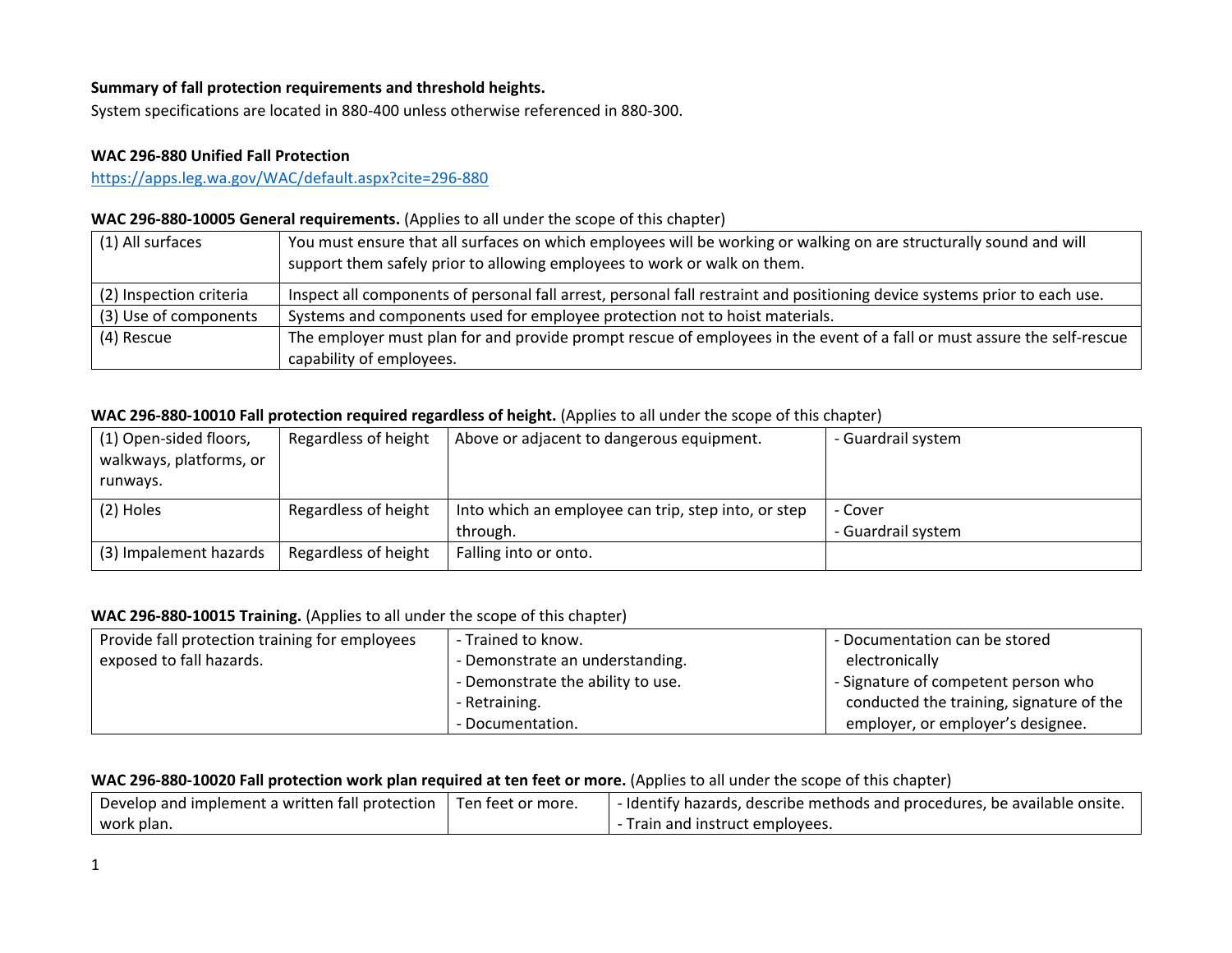# **WAC 296-880-20005 Fall protection required at four feet or more.**

This section sets forth requirements for the use of fall protection at four feet or more unless specifically addressed in WAC 296-880-300.

| (1) Walking/working         | Four feet or more | Except as required in    | - Guardrail system               | Additional provisions for:                |
|-----------------------------|-------------------|--------------------------|----------------------------------|-------------------------------------------|
| surfaces with               |                   | subsections (2) through  | - Personal fall restraint system | - Stilts, platforms, or ladders above     |
| unprotected sides or        |                   | (10) of this section.    | - Personal fall arrest system    | the protection of guardrails.             |
| edges.                      |                   |                          | - Safety net system              | - When guardrails must be temporarily     |
|                             |                   |                          | - Catch platform                 | removed.                                  |
|                             |                   |                          | - Warning line system            |                                           |
| (2) Guarding of ramps,      | Four feet or more |                          | - Guardrail system               |                                           |
| runways, and inclined       |                   |                          |                                  |                                           |
| walkways.                   |                   |                          |                                  |                                           |
| (3) Holes.                  | Four feet or more | Falling into or through. | - Guardrail system               | Additional provision when the             |
|                             |                   |                          | - Cover                          | cover, guardrail system, or warning       |
|                             |                   |                          | - Warning line system            | line system must be temporarily           |
|                             |                   |                          | - Personal fall arrest system    | removed.                                  |
|                             |                   |                          | - Personal fall restraint system |                                           |
| (3)(b) Skylights and        | Four feet or more | Falling into or through. | - Covers                         | If the skylight has been installed and is |
| skylight holes.             |                   |                          | - Standard guardrail system      | not capable of supporting, without        |
|                             |                   |                          | - Personal fall restraint system | failure, at least twice the weight of     |
|                             |                   |                          | - Personal fall arrest systems.  | employees, equipment, and materials       |
|                             |                   |                          |                                  | that may be imposed on the skylight       |
|                             |                   |                          |                                  | at any one time, the fall protection      |
|                             |                   |                          |                                  | requirements apply.                       |
| (3)(c) Hatchways and        | Four feet or more | Falling into or through. | - Hinged covers and a            |                                           |
| chute holes                 |                   |                          | guardrail system.                |                                           |
|                             |                   |                          | - Removable guardrail system     |                                           |
| (3)(d) Ladderways or        | Four feet or more | Falling into or through. | - Guardrail system               |                                           |
| platforms                   |                   |                          |                                  |                                           |
| (3)(e) Pits and trap door   | Four feet or more | Falling into or through. | - Covers                         |                                           |
| holes                       |                   |                          | - Guardrail system               |                                           |
| (3)(f) Repair pits, service | Four feet or more | Falling into or through. | - Cover                          |                                           |
| pits, and assembly pits     |                   |                          | - Guardrail system               |                                           |
|                             |                   |                          | - Fall restraint system          |                                           |
|                             |                   |                          | - Fall arrest system             |                                           |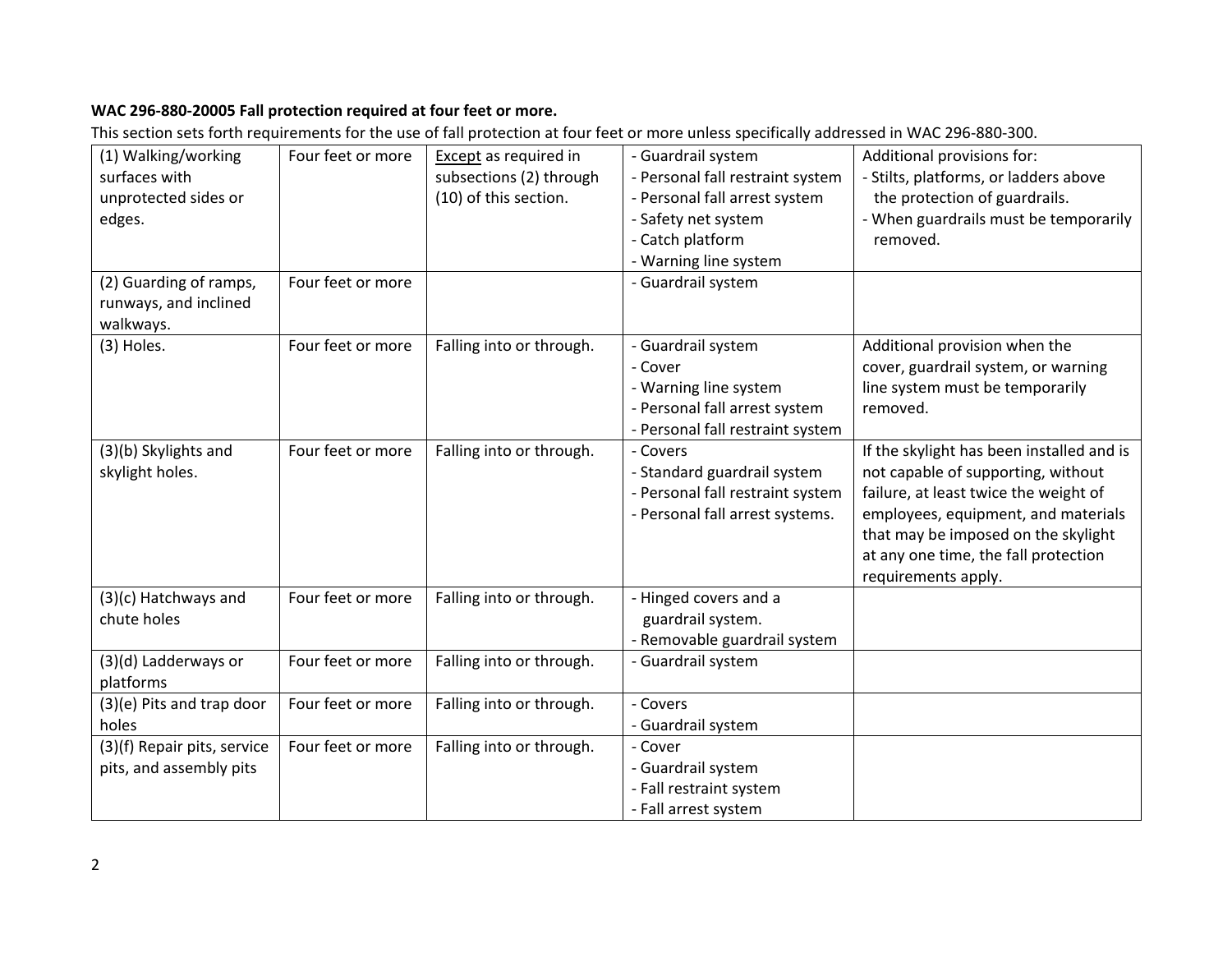| (3)(g) Manholes                     | Four feet or more | Falling into or through.                                                                                | - Cover                                                                                                                         | While the cover is not in place, the<br>hole must be constantly attended or<br>must be protected by a removable<br>standard guardrail system.                                                                                                               |
|-------------------------------------|-------------------|---------------------------------------------------------------------------------------------------------|---------------------------------------------------------------------------------------------------------------------------------|-------------------------------------------------------------------------------------------------------------------------------------------------------------------------------------------------------------------------------------------------------------|
| (4) Openings                        | Four feet or more | Working on, at, above, or<br>near openings.                                                             | - Guardrail system<br>- Safety net system<br>- Personal fall arrest system<br>- Personal fall restraint<br>system.              |                                                                                                                                                                                                                                                             |
| (5) Form and reinforcing<br>work    | Four feet or more | Placing or tying<br>reinforcing steel or<br>working on the face of<br>formwork or reinforcing<br>steel. | - Personal fall arrest systems<br>- Positioning device systems<br>- Safety net systems.                                         |                                                                                                                                                                                                                                                             |
| (6) Steep pitched roofs             | Four feet or more | Regardless of the work<br>activity.                                                                     | - Fall restraint system<br>- Personal fall arrest system<br>- Positioning device system                                         |                                                                                                                                                                                                                                                             |
| (7) Low pitched roofs               | Four feet or more | Other than roofing work<br>or constructing a leading<br>edge.                                           | - Personal fall restraint<br>system;<br>- Personal fall arrest system;<br>- Positioning device system<br>- Warning line system. | See 880-30005 for roofing work and<br>constructing a leading edge.                                                                                                                                                                                          |
| (8) Safety watch system             | Four feet or more | Repair work or servicing<br>equipment on a low pitch<br>roof.                                           | - In accordance with 880-<br>40050                                                                                              | Not within six feet of the edge and<br>infrequent (not on a predictable and<br>regular basis)                                                                                                                                                               |
| (9) Hazardous slopes                | Four feet or more | Construction work on a<br>hazardous slope.                                                              | - Personal fall restraint system<br>- Positioning device systems.                                                               |                                                                                                                                                                                                                                                             |
| (10) Vehicles and rolling<br>stock. | Four feet or more | On which employees<br>must be located in order<br>to perform their job<br>duties.                       | - Fall arrest systems<br>- Fall restraint systems<br>- Positioning device systems                                               | - Where suitable anchorages cannot<br>be provided or when the use of fall<br>protection creates a greater hazard,<br>work may be performed on vehicles or<br>rolling stock without a fall protection<br>system.<br>Also see specific provisions in 880-300. |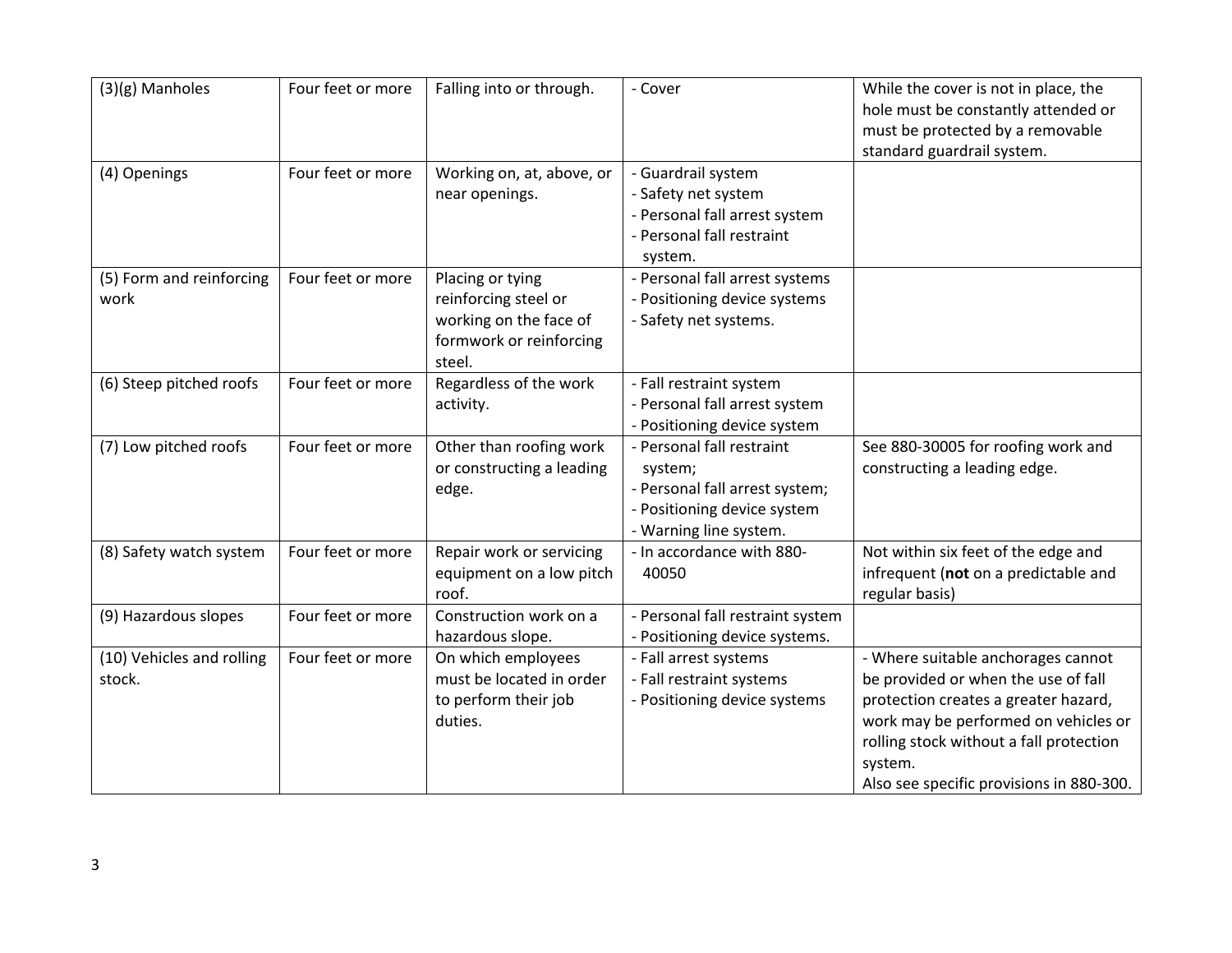## **WAC 296-880-20010 Exemption from fall protection requirements in section 200.**

| (1) During initial installation of the fall protection<br>anchor prior to engaging in any work activity, or the<br>disassembly of the fall protection anchor after all<br>work activities have been completed.                             |                                                                                                                                                                                                                                                                                                                                |
|--------------------------------------------------------------------------------------------------------------------------------------------------------------------------------------------------------------------------------------------|--------------------------------------------------------------------------------------------------------------------------------------------------------------------------------------------------------------------------------------------------------------------------------------------------------------------------------|
| (2) When employees are inspecting, investigating, or<br>assessing roof level conditions or work to be<br>performed only on low pitch roofs prior to the start<br>of any work activity or after all work activities have<br>been completed. | Exemption does not apply on:<br>- Steep pitch roofs<br>- Where construction work is underway<br>- When fall protection systems or equipment meeting<br>the requirements of this chapter have been installed<br>and are available for workers to use for pre-work and<br>post-work inspections, investigations, or assessments. |

# **WAC 296-880-30005 Construction work.**

This section applies to work activities under the scope of chapter 296-155 WAC, Safety standards for construction work, unless specifically addressed in WAC 296-880-200.

| (1)(a) Engaged in roofing work<br>on a low pitched roof                  | Ten feet or more. | - Fall arrest system<br>- Fall restraint system<br>- Positioning device system | Employees not performing roofing work must comply<br>with WAC 296-880-200 Fall protection required at four<br>feet or more.                                                                                                                                                                                                                                                                                                                            |
|--------------------------------------------------------------------------|-------------------|--------------------------------------------------------------------------------|--------------------------------------------------------------------------------------------------------------------------------------------------------------------------------------------------------------------------------------------------------------------------------------------------------------------------------------------------------------------------------------------------------------------------------------------------------|
| (1)(b) Constructing a leading<br>edge                                    | Ten feet or more. | - Fall arrest system<br>- Fall restraint system<br>- Positioning device system | Employees not directly involved with constructing the<br>leading edge must comply with WAC 296-880-200 Fall<br>protection required at four feet or more.                                                                                                                                                                                                                                                                                               |
| (1)(c) Engaged in the erection<br>or placement of structural<br>members. | Ten feet or more. | - Fall arrest system<br>- Fall restraint system<br>- Positioning device system | When the erection or placement of structural members is<br>performed on or from a floor, deck, roof, or similar<br>surface you must comply with WAC 296-880-200 Fall<br>protection required at four feet or more                                                                                                                                                                                                                                       |
| (1)(d) Engaged in excavation<br>and trenching operations.                | Ten feet or more. | - Fall arrest system<br>- Fall restraint system<br>- Positioning device system | Fall protection is not required at excavations when<br>employees are:<br>- Directly involved with the excavation process and on the<br>ground at the top edge of the excavation; or<br>- Working at an excavation site where appropriate sloping<br>of side walls has been implemented as the excavation<br>protective system.<br>- Fall protection is required for employees standing in or<br>working in the affected area of a trench or excavation |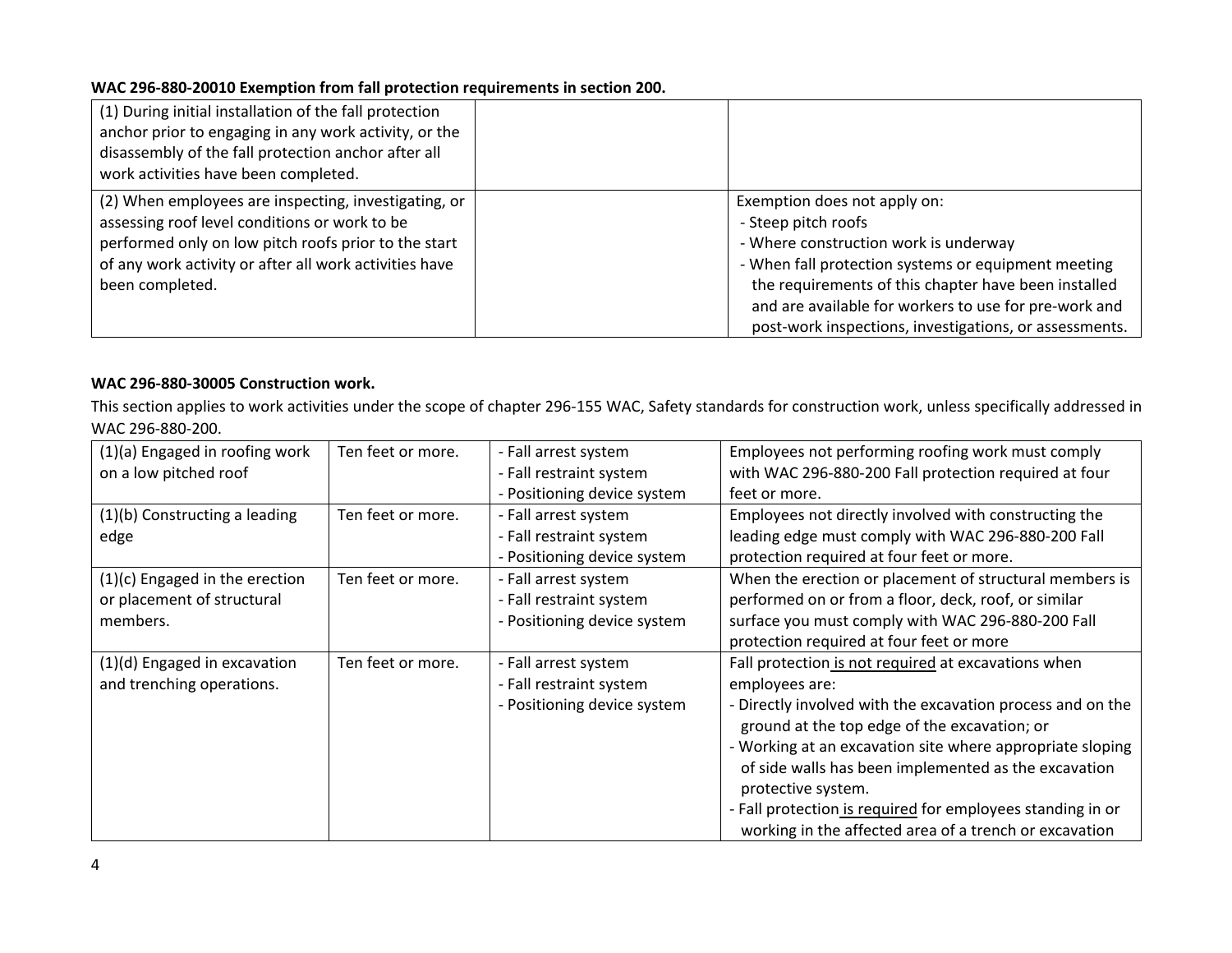|                                                                                          |                                                                                                                                                                                                                                                  | exposed to a fall hazard of ten feet or more; and:<br>- The employees are not directly involved with the<br>excavation process; or<br>- The employees are on the protective system or any<br>other structure in the excavation.                                                                                                |
|------------------------------------------------------------------------------------------|--------------------------------------------------------------------------------------------------------------------------------------------------------------------------------------------------------------------------------------------------|--------------------------------------------------------------------------------------------------------------------------------------------------------------------------------------------------------------------------------------------------------------------------------------------------------------------------------|
| (2)(a) Employees are exempt<br>from WAC 296-880-30005<br>under the following conditions: | During initial installation of<br>the fall protection anchor<br>prior to engaging in any work<br>activity, or the disassembly of<br>the fall protection anchor<br>after all work activities have<br>been completed.                              |                                                                                                                                                                                                                                                                                                                                |
| (2)(b) Employees are exempt<br>from WAC 296-880-30005<br>under the following conditions: | When employees are<br>inspecting, investigating, or<br>assessing roof level conditions<br>or work to be performed only<br>on low pitch roofs prior to the<br>start of construction work or<br>after all construction work has<br>been completed. | Exemption does not apply on:<br>- Steep pitch roofs<br>- Where construction work is underway<br>- When fall protection systems or equipment meeting<br>the requirements of this chapter have been installed<br>and are available for workers to use for pre-work and<br>post-work inspections, investigations, or assessments. |
| (2)(c) Employees are exempt<br>from WAC 296-880-30005<br>under the following conditions: | When employees must be<br>located on vehicles, or rolling<br>stock in order to perform their<br>job duties.                                                                                                                                      |                                                                                                                                                                                                                                                                                                                                |

# **WAC 296-880-30010 Order pickers (PITS).**

This section applies to powered industrial trucks under the scope of chapter 296-863 WAC, Forklifts and other powered industrial trucks.

| (1) Order pickers | Regardless of height. | <b>Standard guardrails</b> |  |
|-------------------|-----------------------|----------------------------|--|
|                   |                       | Full body harness          |  |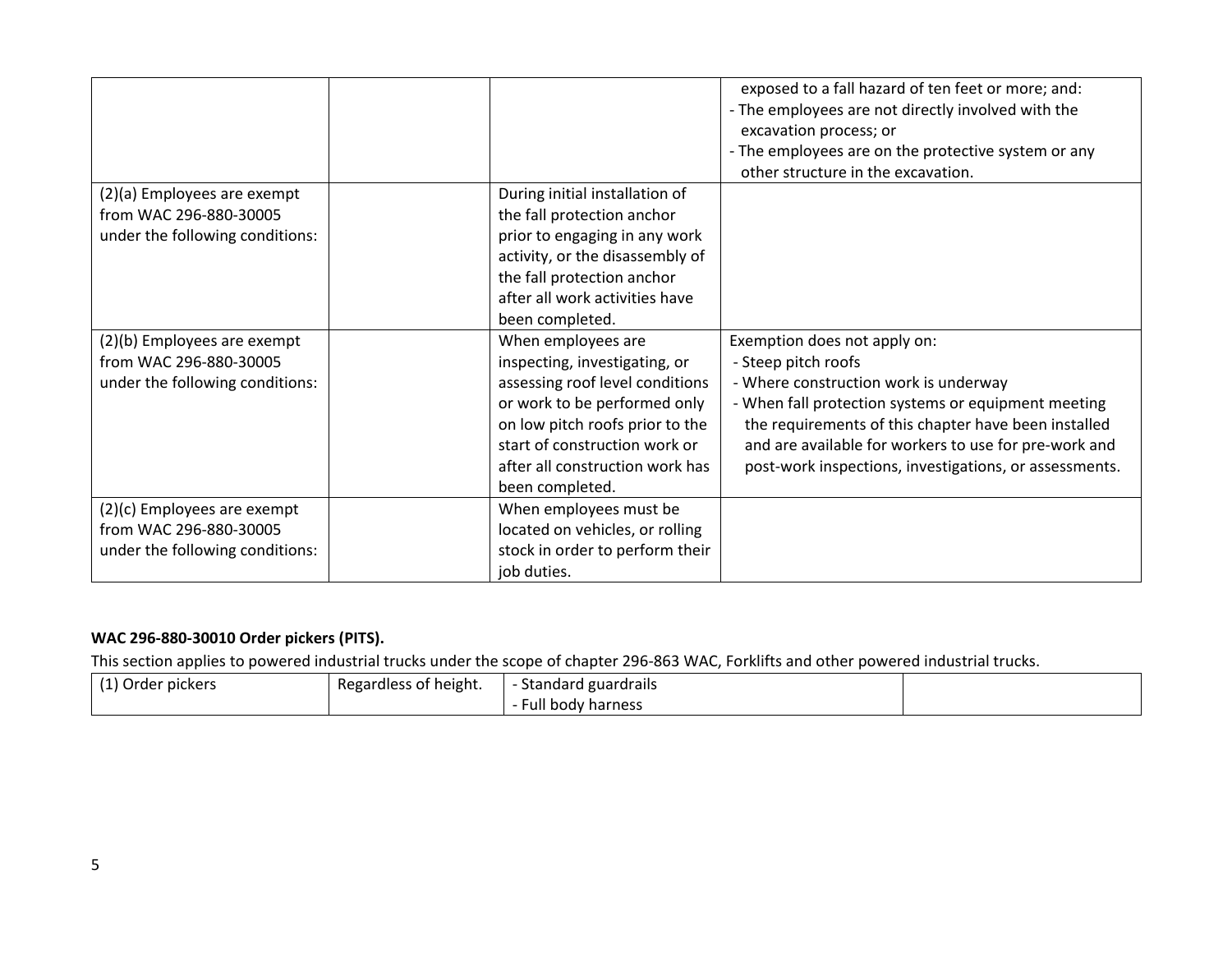## **WAC 296-880-30015 Elevating work platforms.**

This section applies to elevating work platforms covered under the scope of chapter 296-869 WAC, Elevating work platforms.

| (2) Vehicle mounted aerial    | Before elevating the platform. | All persons on the platform wear a full body  | The employee must never         |
|-------------------------------|--------------------------------|-----------------------------------------------|---------------------------------|
| devices.                      |                                | harness with a lanyard attached to either the | attach a lanyard to an adjacent |
|                               |                                | manufacturer's attachment point or the boom   | pole, structure, or equipment.  |
|                               |                                | or platform if the manufacturer does not      |                                 |
|                               |                                | specify an attachment point.                  |                                 |
| (3) Manually propelled and    | Before elevating the platform. | All persons on the platform are wearing fall  | Platforms that cannot be        |
| self-propelled elevating work |                                | protection devices and other safety gear, if  | positioned completely beyond    |
| platforms.                    |                                | required by the manufacturer of the platform. | the base.                       |
| (4) Boom supported elevating  | Before elevating the platform. | All persons on the platform wear a full body  | Platforms that can be           |
| work platforms.               |                                | harness and lanyard fixed to manufacturer     | positioned completely beyond    |
|                               |                                | provided and approved attachment points.      | the base.                       |

## **WAC 296-880-30020 Powered platforms.**

This section applies to permanent powered platform installations dedicated to interior or exterior building maintenance of a specific structure or group of structures under the scope of chapter 296-870 WAC, Powered platforms.

| (4) Working on platforms       | Regardless of height. | - Personal fall arrest system        |  |
|--------------------------------|-----------------------|--------------------------------------|--|
| (5) Working on a roof or other | Four feet or more.    | - In accordance with WAC 296-880-200 |  |
| elevated working surface       |                       |                                      |  |

## **WAC 296-880-30025 Window cleaning.**

This section applies to all window cleaning activities performed on the inside or outside of a building in which the window cleaner is working from a level that is located more than four feet above grade or lower level under the scope of chapter 296-878 WAC, Safety standards for window cleaning.

| (1) Working on a roof or other<br>elevated working surface.                                                       | Four feet or more | - In accordance with WAC 296-880-200                                                                                          |  |
|-------------------------------------------------------------------------------------------------------------------|-------------------|-------------------------------------------------------------------------------------------------------------------------------|--|
| (2) Suspended from a<br>boatswain's chair or rope descent<br>system                                               | Four feet or more | - An independent fall arrest system<br>where the fall arrest anchorage is<br>separate from the suspension system<br>anchorage |  |
| (3) Assemble and wear their<br>personal fall arrest equipment<br>before they approach the point<br>of suspension. | Four feet or more |                                                                                                                               |  |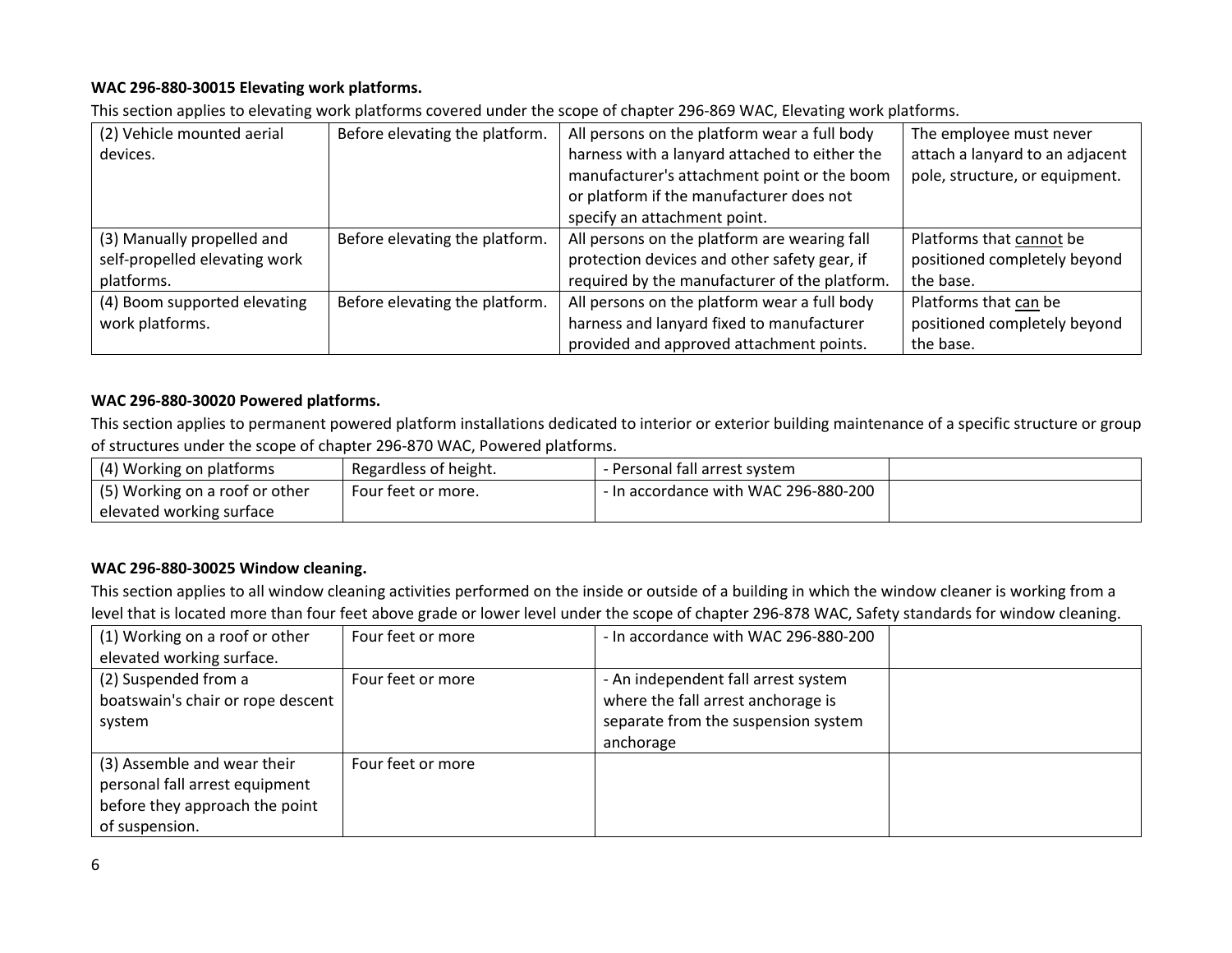## **WAC 296-880-30030 Scaffolds.**

This section applies to suspended and supported scaffolds under the scope of chapter 296-874 WAC, Scaffolds.

| (1) Each employee on a scaffold       | Ten feet or more | - Personal fall arrest system |                                                            |
|---------------------------------------|------------------|-------------------------------|------------------------------------------------------------|
|                                       |                  | - Guardrails                  |                                                            |
| (3) Persons erecting or               | Ten feet or more | - Personal fall arrest system | Must provide if the installation and use is:               |
| dismantling supported scaffolds.      |                  | - Guardrails                  | - Feasible; and                                            |
|                                       |                  |                               | - Does not create a greater hazard.                        |
| (5) If a scaffold is too far from the | Ten feet or more | - Personal fall arrest system | If the distance is greater than:                           |
| work face.                            |                  | - Guardrails                  | - Eighteen inches for scaffolds used for plastering and    |
|                                       |                  |                               | lathing operations;                                        |
|                                       |                  |                               | - Fourteen inches for all other scaffolds.                 |
| (6)(a) Specific types of fall         | Ten feet or more | - Personal fall arrest system | - Boatswain's chair;                                       |
| protection for types of scaffold      |                  |                               | - Catenary scaffold;                                       |
|                                       |                  |                               | - Float scaffold;                                          |
|                                       |                  |                               | - Ladder jack scaffold;                                    |
|                                       |                  |                               | - Needle beam scaffold.                                    |
| (6)(b) Specific types of fall         | Ten feet or more | - Guardrails and a personal   | - Single-point adjustable suspension scaffolds; and        |
| protection for types of scaffold      |                  | fall arrest system.           | - Two-point adjustable suspension scaffolds.               |
| (7) Specific types of fall            | Ten feet or more | - Guardrails                  | - Self-contained adjustable scaffold that has the platform |
| protection for types of scaffold      |                  |                               | supported by the frame structure.                          |
| (7) Specific types of fall            | Ten feet or more | - Guardrails and a personal   | - Self-contained adjustable scaffold that has the platform |
| protection for types of scaffold      |                  | fall arrest system.           | suspended by ropes                                         |

## **WAC 296-880-30035 Cranes.**

This section applies to all cranes covered under the scope of chapter 296-155 WAC, Part L, Cranes, rigging, and personnel lifting.

| (2) Nonassembly/disassembly    | Six feet or more | - Personal fall arrest systems | When moving point-to-point:                              |
|--------------------------------|------------------|--------------------------------|----------------------------------------------------------|
| work on cranes/derricks except |                  | - Personal fall restraint      | - On nonlattice booms (whether horizontal or not         |
| tower cranes.                  |                  | systems                        | horizontal);                                             |
|                                |                  | - Positioning device systems   | - On lattice booms that are not horizontal;              |
|                                |                  |                                | - On horizontal lattice booms where the fall distance is |
|                                |                  |                                | ten feet or more above a lower level.                    |
|                                |                  |                                | While at a work station on any part of the crane         |
|                                |                  |                                | (including the boom, of any type).                       |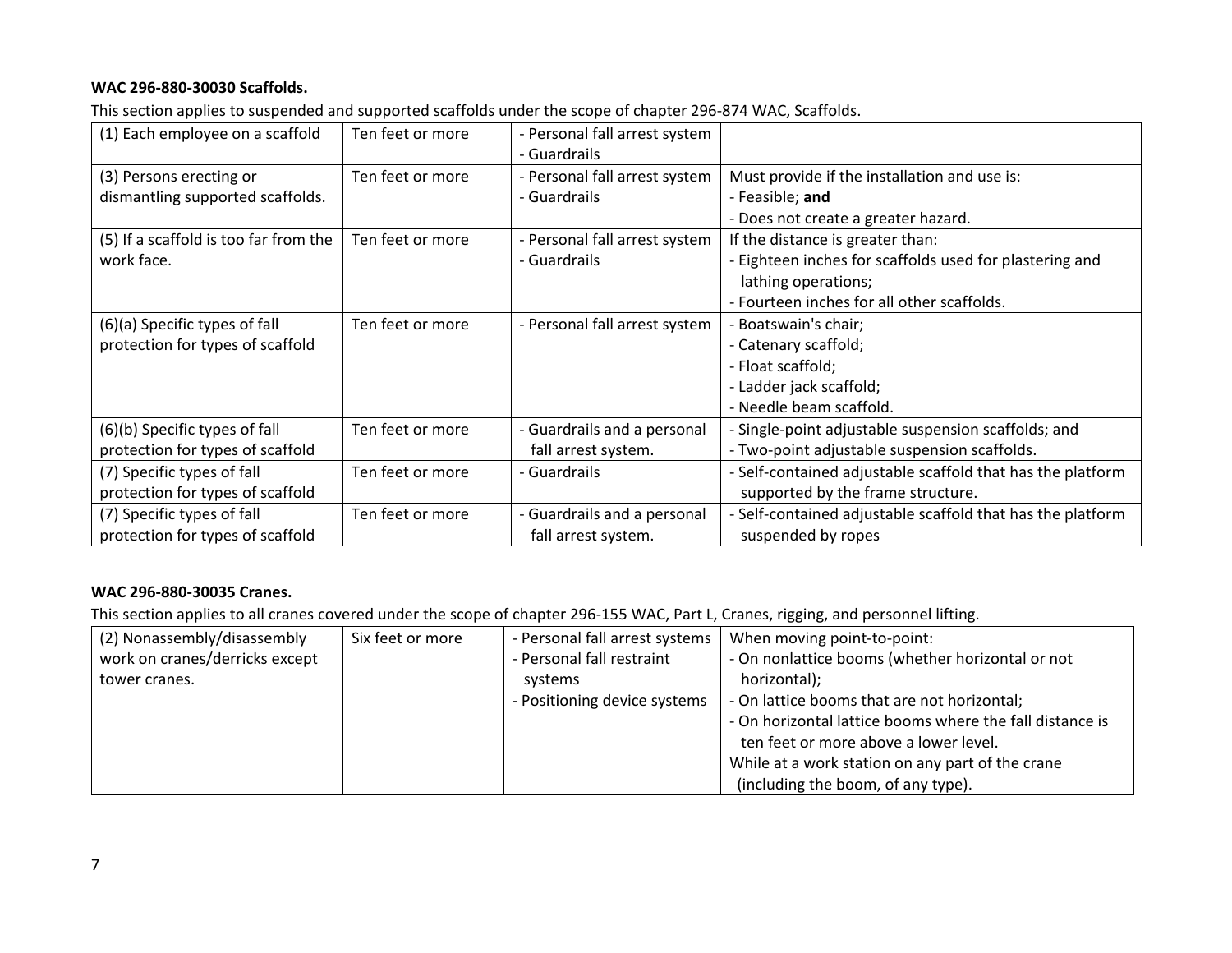| (3) Assembly/disassembly work   | Ten feet or more | - Personal fall arrest systems |  |
|---------------------------------|------------------|--------------------------------|--|
| on cranes/derricks except tower |                  | - Personal fall restraint      |  |
| cranes.                         |                  | systems                        |  |
|                                 |                  | - Positioning device systems   |  |
| $(4)(a)$ Tower cranes.          | Six feet or more | - Personal fall arrest systems |  |
| Work other than erecting,       |                  | - Personal fall restraint      |  |
| climbing, and dismantling.      |                  | systems                        |  |
|                                 |                  | - Positioning device systems   |  |
| $(4)(b)$ Tower cranes.          | Ten feet or more | - Personal fall arrest systems |  |
| Erecting, climbing, and         |                  | - Personal fall restraint      |  |
| dismantling work.               |                  | systems                        |  |
|                                 |                  | - Positioning device systems   |  |

# **WAC 296-880-30045 Ship repairing, shipbuilding and shipbreaking.**

This section applies to all ship repairing, shipbuilding and shipbreaking industries and operations under the scope of chapter 296-304 WAC, Safety standards for ship repairing, shipbuilding and shipbreaking.

| (1) Work aloft or elsewhere at    | More than five feet above a solid |                                 |                                          |
|-----------------------------------|-----------------------------------|---------------------------------|------------------------------------------|
| elevations                        | surface.                          |                                 |                                          |
| (2)(a) Working in the vicinity of | Covered or guarded to a height of |                                 | Except where the use of such guards is   |
| flush manholes and other small    | not less than thirty inches,      |                                 | made impracticable by the work           |
| openings of comparable size       |                                   |                                 | actually in progress.                    |
| (2)(b) Working around open        | Guarded in the working area to a  |                                 | Except where the use of such guards is   |
| hatches not protected by          | height of thirty-six to forty-two |                                 | made impracticable by the work           |
| coamings to a height of twenty-   | inches                            |                                 | actually in progress.                    |
| four inches or around other       |                                   |                                 |                                          |
| large openings                    |                                   |                                 |                                          |
| (2)(c) Exposed to unguarded       | More than five feet above a solid | Guarded by adequate guardrails  | Unless the nature of the work in         |
| edges of decks, platforms, flats, | surface                           | meeting the requirements of WAC | progress or the physical conditions      |
| and similar flat surfaces         |                                   | 296-304-05001 (9)(a) and (b)    | prohibit the use or installation of such |
|                                   |                                   |                                 | guardrails.                              |
| (2)(d) Working near the           | Regardless of height              | Protected by buoyant personal   |                                          |
| unguarded edges of decks of       |                                   | flotation devices, meeting the  |                                          |
| vessels afloat                    |                                   | requirements of WAC 296-304-    |                                          |
|                                   |                                   | $09017(1)$ .                    |                                          |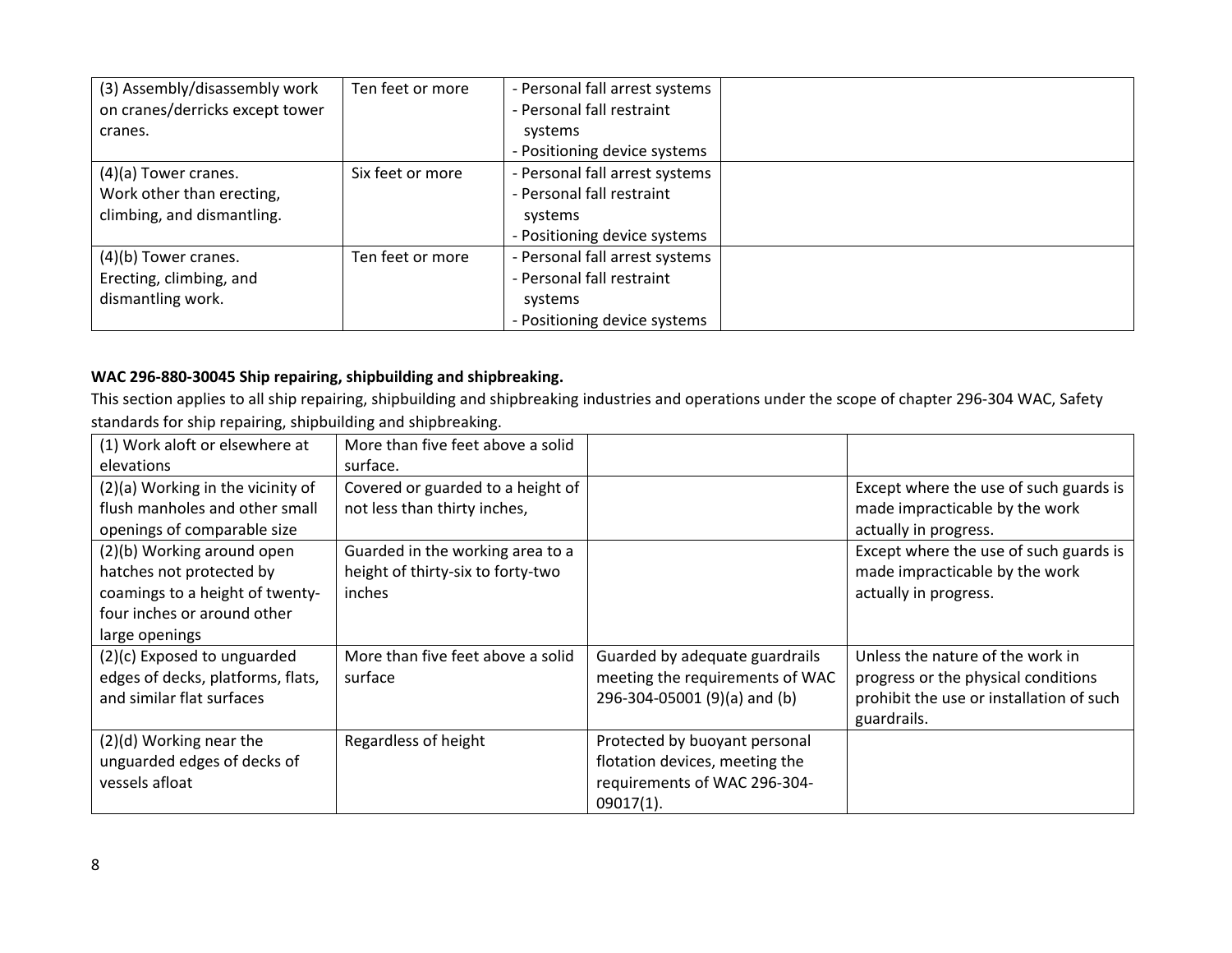| (2)(e) Sections of bilges from<br>which floor plates or gratings<br>have been removed | Regardless of height | Guarded by guardrails                   | Except where they would interfere<br>with work in progress. |
|---------------------------------------------------------------------------------------|----------------------|-----------------------------------------|-------------------------------------------------------------|
| (2)(f) Gratings, walkways, and<br>catwalks, from which sections or                    | Regardless of height | Barricaded with adequate<br>guardrails. |                                                             |
| ladders have been removed                                                             |                      |                                         |                                                             |

## **WAC 296-880-30050 Longshore, stevedore, and waterfront related operations.**

This section applies to any and all waterfront operations under the scope of chapter 296-56 WAC, Safety standards—Longshore, stevedore, and waterfront related operations.

| (1) Maintenance work on cranes, | Eight feet or more                                                                                                                                                                            | Full body harness and lanyard                                                                                                                                                         |                                                                                                                                                                                                                                                                                                                                           |
|---------------------------------|-----------------------------------------------------------------------------------------------------------------------------------------------------------------------------------------------|---------------------------------------------------------------------------------------------------------------------------------------------------------------------------------------|-------------------------------------------------------------------------------------------------------------------------------------------------------------------------------------------------------------------------------------------------------------------------------------------------------------------------------------------|
| spouts or similar types of      |                                                                                                                                                                                               | which can be attached to the                                                                                                                                                          |                                                                                                                                                                                                                                                                                                                                           |
| equipment                       |                                                                                                                                                                                               | structure.                                                                                                                                                                            |                                                                                                                                                                                                                                                                                                                                           |
| (2) Guarding of edges.          | More than four feet from floor or<br>wall openings or waterside<br>edges, including bridges or<br>gangway-like structures leading<br>to pilings, vessel mooring or<br>berthing installations. | - Guardrails<br>- Where guardrails are<br>impractical due to machinery<br>requirements or work<br>processes, an alternate<br>means of fall protection, such<br>as nets, must be used. | Guardrails are not required:<br>- At loading platforms and docks;<br>- At waterside edges used for cargo or<br>mooring line handling;<br>- On the working sides of work platforms,<br>skids, or similar workplaces which abut the<br>work area; or<br>- On railroad rolling stock, highway<br>vehicles, intermodal containers, or similar |
|                                 |                                                                                                                                                                                               |                                                                                                                                                                                       | equipment.                                                                                                                                                                                                                                                                                                                                |

# **WAC 296-880-30055 Ski area facilities and operations.**

This section applies to all persons, firms, corporations, or others engaged in the operation of organized ski areas and facilities under the scope of chapter 296-59 WAC, Safety standards for ski area facilities and operations.

| (1)(a) Working in locations which | More than ten feet | - Personal fall arrest systems    | Not required while riding on a          |
|-----------------------------------|--------------------|-----------------------------------|-----------------------------------------|
| expose them to a fall hazard      |                    | - Personal fall restraint systems | standard lift chair while seated in the |
|                                   |                    |                                   | normal riding position.                 |
| (2) Ski lift facilities and       | More than ten feet | - Personal fall arrest systems    | Exception to this requirement must      |
| structures.                       |                    | - Personal fall restraint systems | only be permitted for emergency         |
| When working at unprotected       |                    |                                   | rescue or emergency inspection if a     |
| elevated locations.               |                    |                                   | personal fall arrest system is not      |
|                                   |                    |                                   | immediately available. Required         |